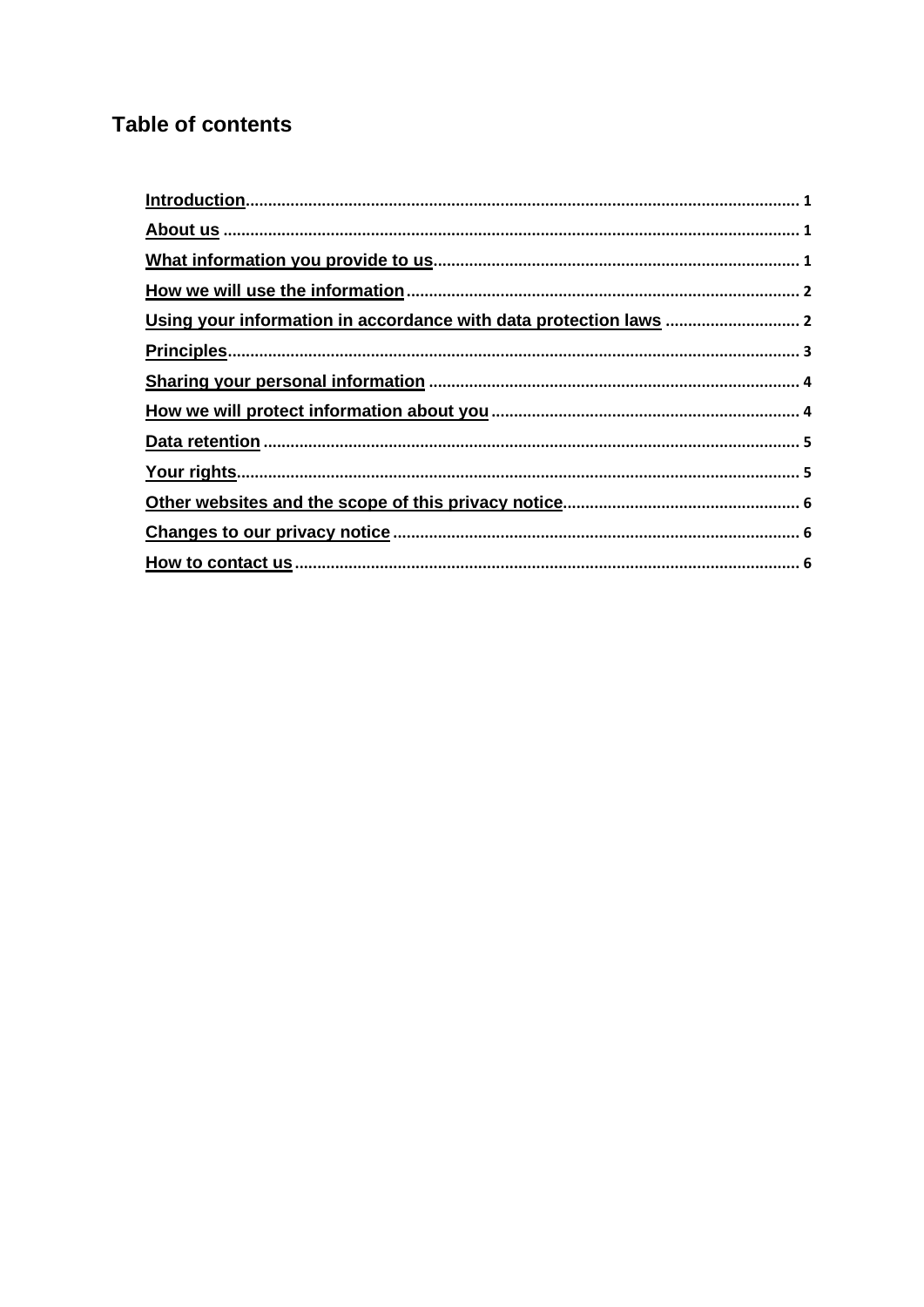## **General Privacy Notice for Third Parties, Information Rights Requesters, Contractors, Suppliers and Users of our Website**

## **Introduction**

This privacy notice is designed to help you understand how we use and protect the information obtained from any individual who:

- contacts UCL by any means
- provides services to UCL
- visits or and uses UCL's website, e.g. www.ucl.ac.uk and its subdomains (the "website")
- requests information under the information compliance legislation, e.g. data protection or freedom of information
- provides UCL with unsolicited personal information.

It applies to personal data provided to us, both by individuals themselves or by third parties and supplements any other UCL privacy notices which may apply, for example the student privacy notice if you apply for a programme of study here.

This is a General Privacy Notice, and may be superseded by a 'Local Privacy Notice' depending on what basis you are contacting UCL and whether you are completing additional web forms, payments or applications.

## **About us**

UCL (the "University", "us" or "we"), a company incorporated by Royal Charter (number RC 000631), is the entity that determines how and why your personal data is processed. In accordance with data protection legislation, we are a Controller and this means that we are legally responsible for the personal data we collect and hold about you.

One of our responsibilities is to tell you about the different ways in which we use your personal data – what information we collect (and our legal basis for doing so), why we collect it, where we collect it from and whether (and with whom) we will share it. We also need to tell you about your rights in relation to the information. This statement provides further details about all of these issues.

## **What information you provide to us**

Personal data, or personal information, means any information about an individual from which that person can be identified. In order to communicate with you, to provide you with services or information, we may collect, use, store and transfer different kinds of personal data about you. Depending on your relationship with us, this may include: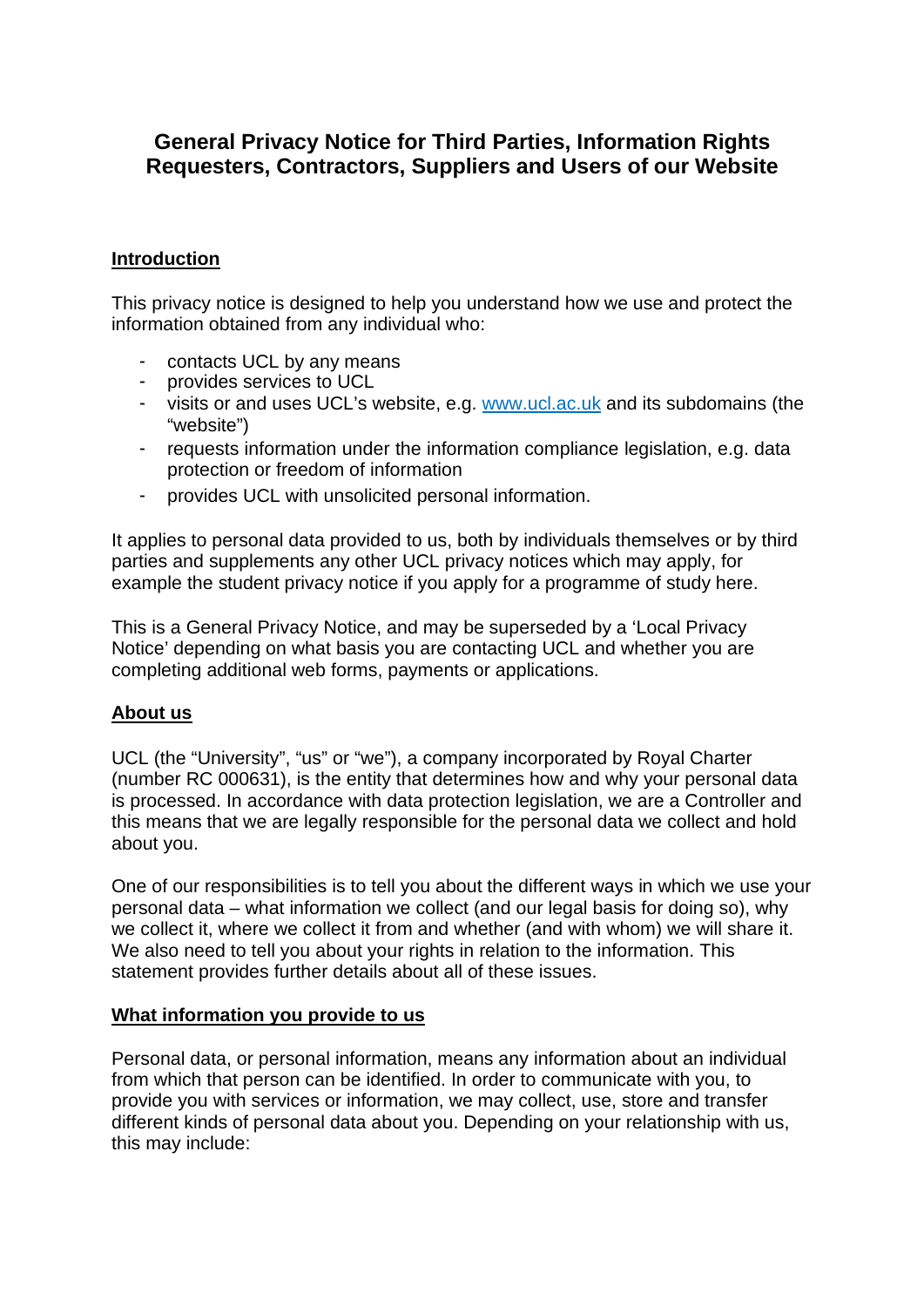- Personal details (such as your name, contact details and email address) that you provide by contacting us, requesting information or submitting your information via the website.
- Personal details (such as names, titles and business contact information including addresses, telephone numbers and email addresses) for the employees and representatives of our suppliers and partners
- Your responses to surveys which we ask you to complete for research purposes.
- Any other information you post, email or otherwise send to us.
- How you use the website and where available, your IP address, operating system and browser type.

In some cases you may choose to provide unsolicited personal information (information we have not asked for) to us such as a CV, or medical records you wish to discuss with a member of staff. Where this is the case, this personal data will be handled with the same care as any other personal data we process and in accordance with data protection legislation as laid out in this notice.

We will also collect personal information about website usage through cookies in accordance with our Cookies Policy.

Where we need to collect personal data by law and you fail to provide that data when requested we may not be able to provide the services/support you require (for example, complying with a freedom of information request). In this case, we will notify you if this is the case at the time.

## **How we will use the information**

We will only use your personal data when the law allows us to do so.

Most commonly, we will use your personal data for the following purposes:

- to help you with your enquiry or request (performance of a contract, public task, lawful interest)
- to manage the relationship with our suppliers and partners (performance of a contract, legitimate interests (necessary to ensure our suppliers and partners carry out their tasks appropriately))
- to comply with a legal or regulatory obligation (lawful interest)
- to enable us to provide you with a product, facility or service we offer (performance of a contract)
- to process feedback and improve our services (legitimate interests (to develop and improve our services))
- to manage and improve the web system and troubleshoot problems (legitimate interests (to protect and improve the running of UCL, our IT services and network security))
- where personal information is collected on UCL's website, for instance through a web form or an online payment system, users will be informed as to what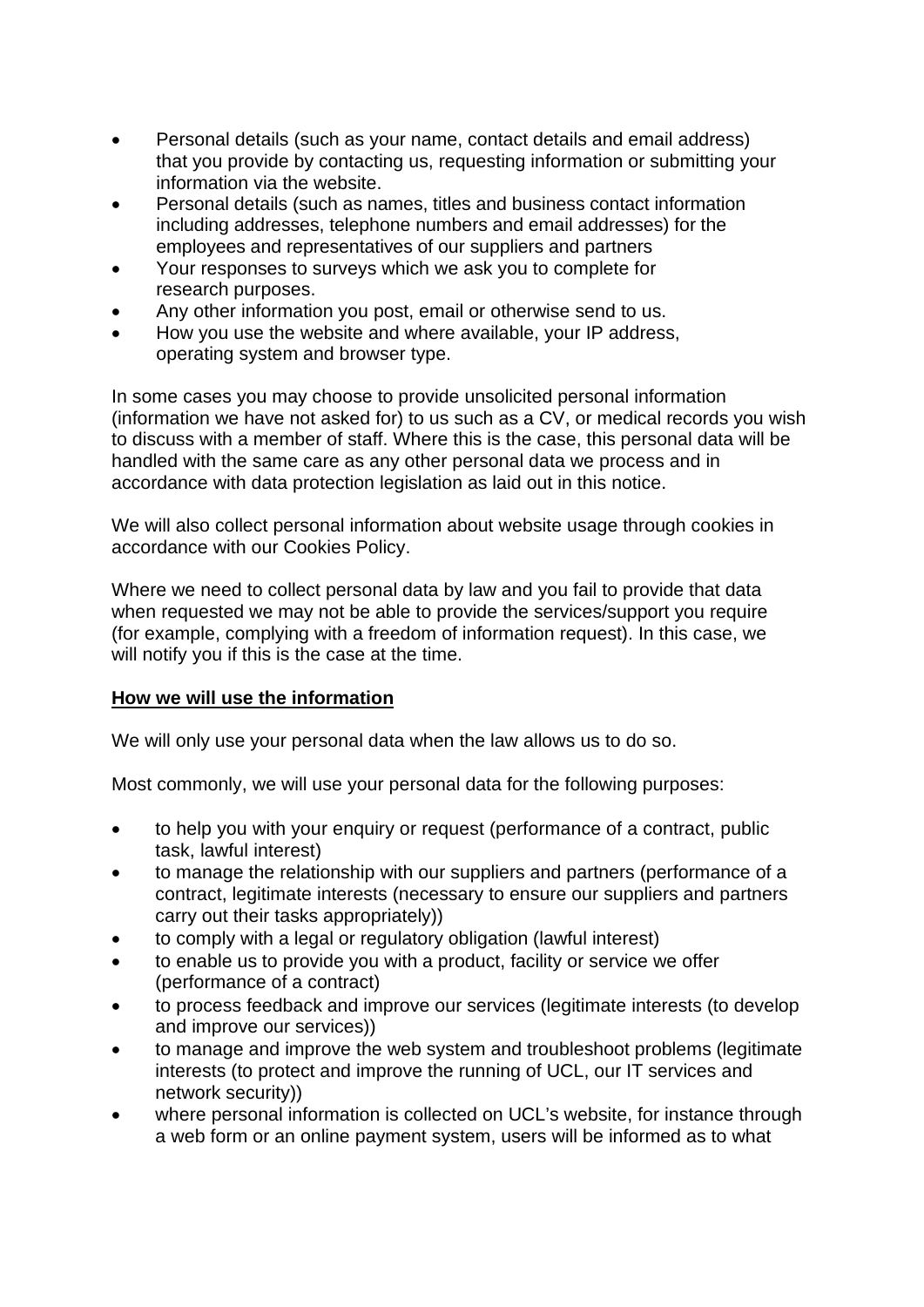information is being captured, why and who (if anyone) it will be shared with, via a Local Privacy Notice (performance of a contract).

The University also uses Google Analytics, a web analytics service provided by Google, Inc. ("Google") to understand how visitors engage with our website and so we can improve it. You can view [Google's Privacy Policy](https://policies.google.com/privacy/update?hl=en&gl=uk) and find out how you can opt out of [Google Analytics v](https://support.google.com/analytics/answer/181881?hl=en)ia your browser.

## **Using your information in accordance with data protection laws**

Data protection legislation requires that we meet certain conditions before we are allowed to use your data in the manner described in this notice, including having a "legal basis" for the processing. These bases are explained below.

**Consent:** You have given us your consent for processing your personal data.

**Performance of contract:** The processing of your personal data may be necessary in relation to the contract we have entered into with you or an organisation you represent, to provide UCL's services to you, or because you have asked for something to be done so you can enter into such contract**.** 

**Public task:** The processing of your personal data may be necessary for the performance of a task carried out in the public interest or in the exercise of official authority vested in us;

**Legitimate interests**: The processing of your personal data may be necessary for the purposes of the legitimate interests pursued by us or by a third party, except where such interests are overridden by your interests or by fundamental rights and freedoms which require protection of personal data. It may be necessary for our legitimate interests to collect your personal data to enable us to manage certain operations of the University effectively.

**Lawful interests:** processing is necessary for compliance with a legal obligation to which the controller is subject.

Some of the above grounds for processing will overlap and there may be several grounds which justify our use of your personal information.

## **Principles**

We will handle your personal data in accordance with the principles set out below:

| <b>Principle</b>                      | Personal Data shall be:                                                                          |
|---------------------------------------|--------------------------------------------------------------------------------------------------|
| Lawfulness, fairness and transparency | be processed lawfully, fairly and in a<br>transparent manner in relation to the<br>data subject. |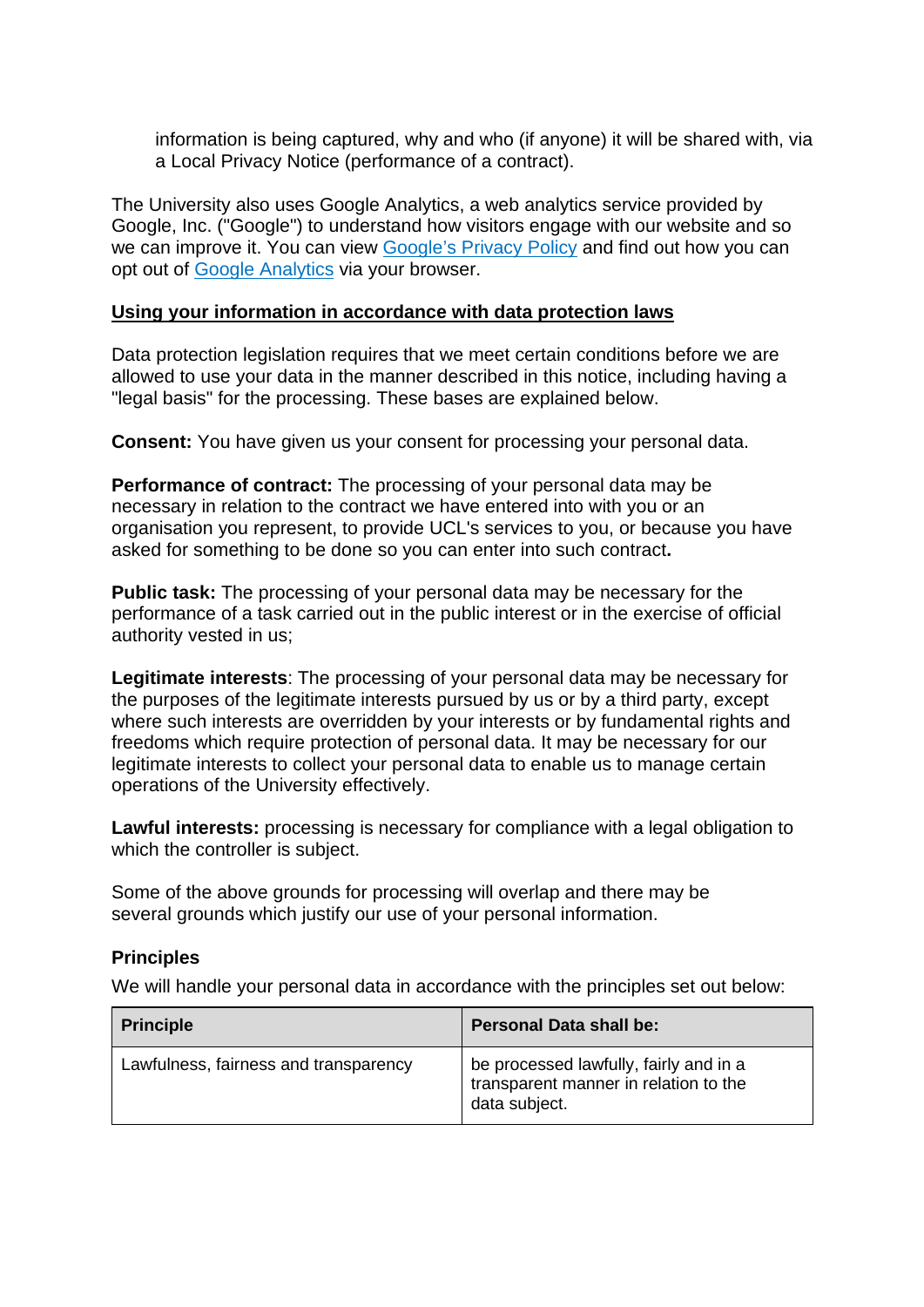| <b>Principle</b>              | Personal Data shall be:                                                                                                                                                                                                                                                      |
|-------------------------------|------------------------------------------------------------------------------------------------------------------------------------------------------------------------------------------------------------------------------------------------------------------------------|
| <b>Purpose limitation</b>     | collected for specified, explicit and<br>legitimate purposes and not further<br>processed in a manner that is incompatible<br>with those purposes.                                                                                                                           |
| Data minimisation             | adequate, relevant and limited to what is<br>necessary in relation to the purposes for<br>which they are processed.                                                                                                                                                          |
| Accuracy                      | accurate and, where necessary, kept up to<br>date.                                                                                                                                                                                                                           |
| Storage limitation            | kept in a form which permits identification<br>of data subjects for no longer than is<br>necessary for the purposes for which the<br>personal data are processed.                                                                                                            |
| Integrity and confidentiality | processed in a manner that ensures<br>appropriate security of the personal data,<br>including protection against unauthorised or<br>unlawful processing and against accidental<br>loss, destruction or damage, using<br>appropriate technical or organisational<br>measures. |
| Accountability                | be able to demonstrate compliance with the<br>above principles.                                                                                                                                                                                                              |

## **Change of purpose**

We will only use your personal data for the purposes for which we collected it, unless we reasonably consider that we need to use it for another reason and that reason is compatible with the original purpose. If you wish to get an explanation as to how the processing for the new purpose is compatible with the original purpose, please contact us.

If we need to use your personal data for an unrelated purpose, we will notify you and we will explain the legal basis which allows us to do so.

Please note that we may process your personal data without your knowledge or consent, in compliance with the above rules, where this is required or permitted by law.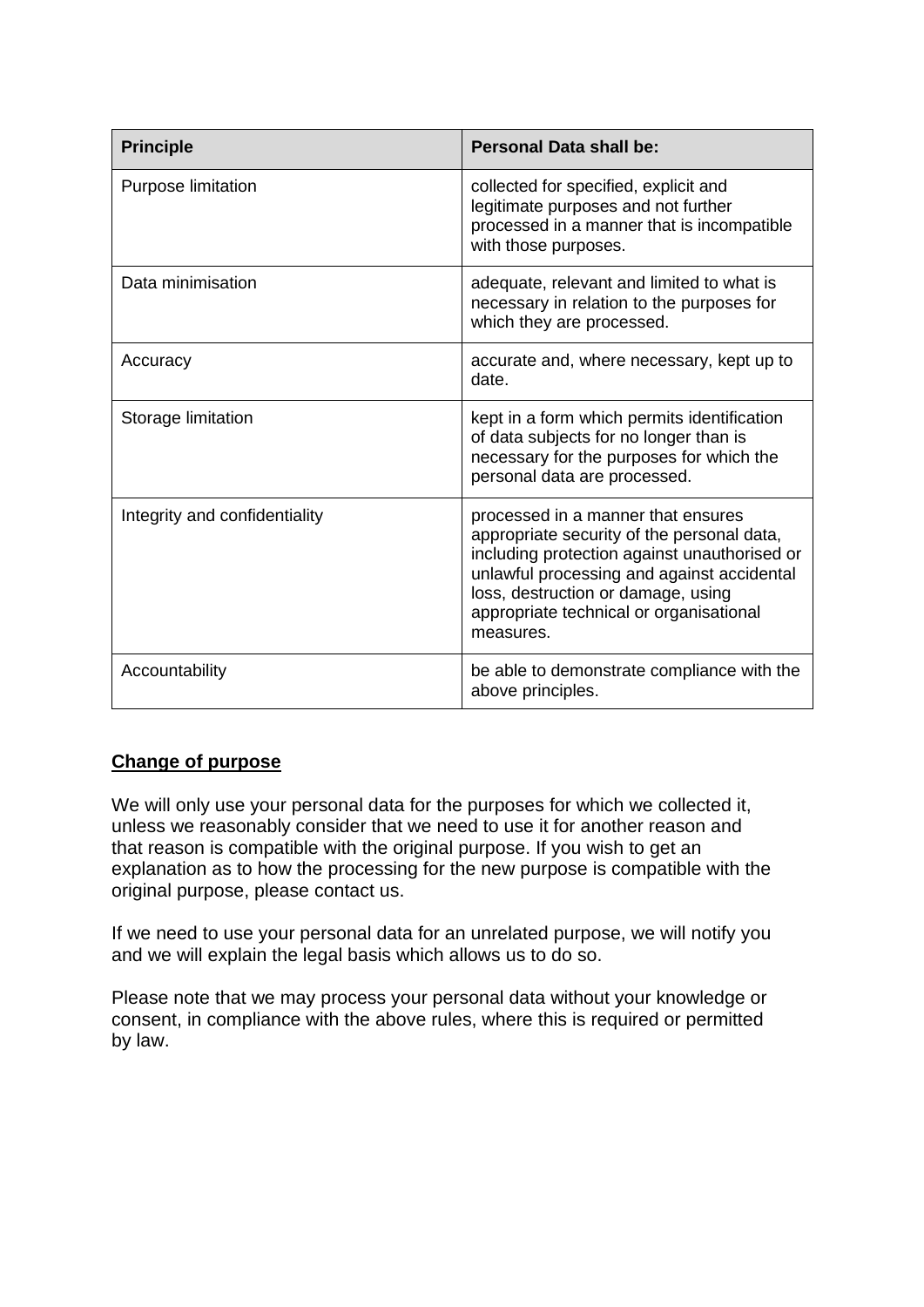## **Sharing your personal information**

We may have to share your personal data with the parties set out below for the purposes outlined above:

- If you decide to make on-line payments to UCL, some information will be disclosed to UCL's service provider for validation purposes
- External third party service providers: there may be times when external organisations use your personal information as part of providing a service to us or as part of checking the quality of our service, such as our auditors;
- Law enforcement or other government and regulatory agencies: we may be required by law to disclose certain information to the police or another relevant authority in circumstances e.g. where we think you or someone else is at serious risk of harm.

We may also receive requests from third parties with authority to obtain disclosure of personal data. We will only fulfil such requests where we are permitted to do so in accordance with applicable law or regulation.

We require all third parties to respect the security of your personal data and to treat it in accordance with the law. We do not allow our third party service providers to use your personal data for their own purposes – we only permit them to process your personal data for specified purposes and in accordance with our instructions.

## **International transfers**

We may use third party providers to deliver our services, such as externally hosted software or cloud providers, and those providers may involve transfers of personal data outside of the UK. Whenever we do this, to ensure that your personal data is treated by those third parties securely and in a way that is consistent with UK data protection law, we require such third parties to agree to put in place safeguards. This may include specific contracts approved for use in the UK which give personal data the same protection it has in the UK or other equivalent measures as required.

Please contact us if you want further information on the specific mechanism used by us when transferring your personal data out of the UK.

## **How we will protect information about you**

We do our utmost to protect your privacy. Data protection legislation obliges us to follow security procedures regarding the storage and disclosure of personal information in order to avoid unauthorised loss or access. As such we have implemented industry-standard security systems and procedures to protect information from unauthorised disclosure, misuse or destruction. We have established procedures to deal with any suspected personal data breach and will notify you and any applicable regulator of a breach where we are legally required to do so.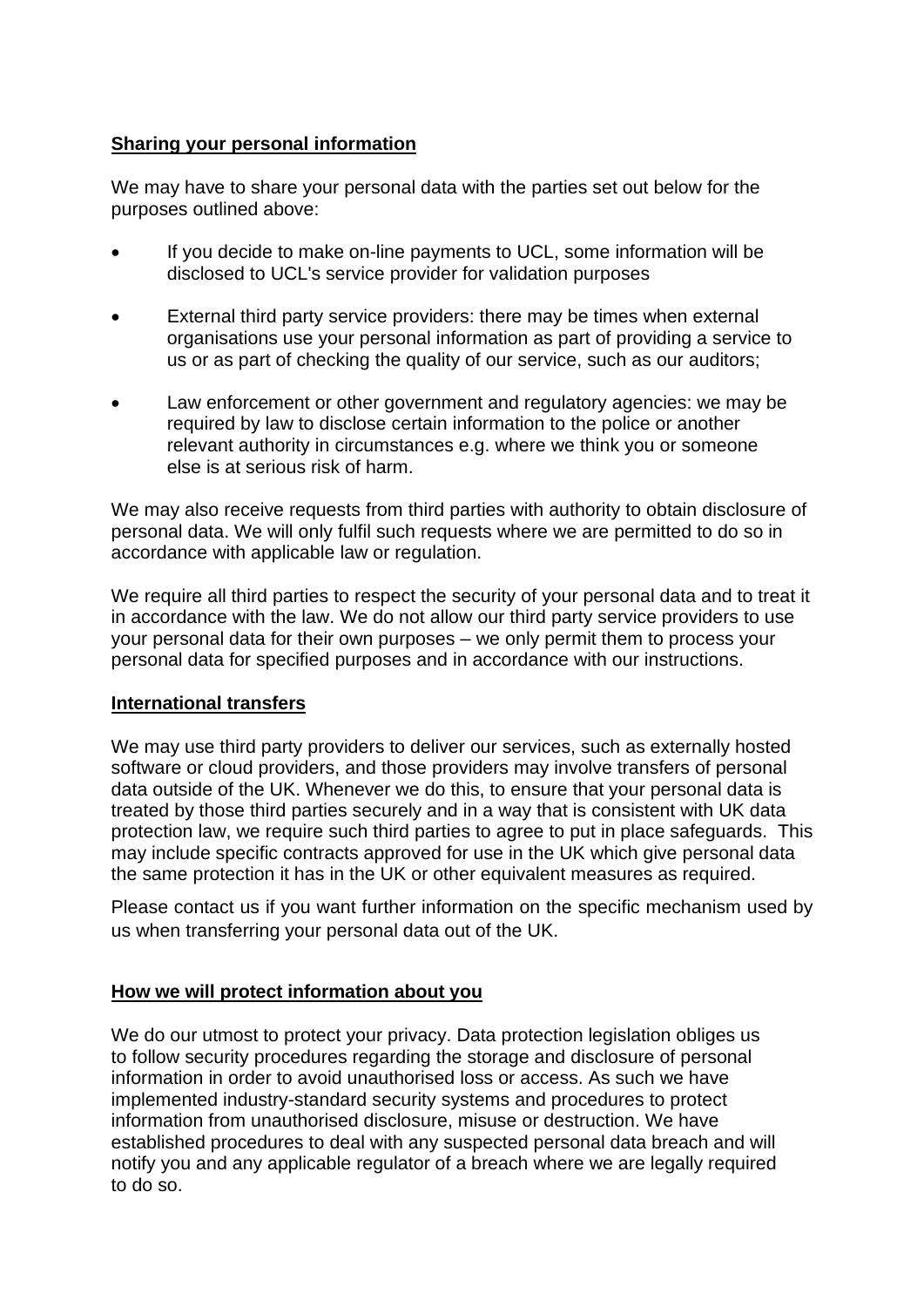## **Data retention**

We will only retain your personal data for as long as necessary to fulfil the purposes we collected it for, including for the purposes of satisfying any legal, accounting, or reporting requirements, and in accordance with [UCL Records Retention Schedule.](https://www.ucl.ac.uk/library/docs/retention-schedule.pdf)

## **Your rights**

Under certain circumstances, you may have the following rights in relation to your personal data:

**Right 1:** A right to access personal data held by us about you (commonly known as a "data subject access request").

**Right 2:** A right to require us to rectify any inaccurate personal data held by us about you, though we may need to verify the accuracy of the new data you provide to us.

**Right 3:** A right to require us to erase personal data held by us about you where there is no good reason for us continuing to process it. This right will only apply where, for example, we no longer need to use the personal data to achieve the purpose we collected it for; or where you withdraw your consent if we are using your personal data based on your consent; or where you object to the way we process your data (in line with Right 6 below). Note, however, that we may not always be able to comply with your request of erasure for specific legal reasons which will be notified to you, if applicable, at the time of your request

**Right 4:** A right to restrict our processing of personal data held by us about you. This right will only apply where, for example, you dispute the accuracy of the personal data held by us; or where you would have the right to require us to erase the personal data but would prefer that our processing is restricted instead; or where we no longer need to use the personal data to achieve the purpose we collected it for, but we require the data for the purposes of dealing with legal claims or due to having overriding legitimate grounds to use it.

**Right 5:** A right to receive personal data, which you have provided to us, in a structured, commonly used and machine readable format. You also have the right to require us to transfer this personal data to another organisation.

**Right 6:** A right to object to our processing of personal data held by us about you where we are relying on a legitimate interest (or those of a third party), and there is something about your particular situation which makes you want to object to processing on this ground as you feel it impacts on your fundamental rights and freedoms. In some cases, we may demonstrate that we have compelling legitimate grounds to process your information which override your rights and freedoms.

**Right 7:** A right to withdraw your consent, where we are relying on it to use your personal data. However, this will not affect the lawfulness of any processing carried out before you withdraw your consent. If you withdraw your consent, we may not be able to provide certain services to you. We will advise you if this is the case at the time you withdraw your consent.